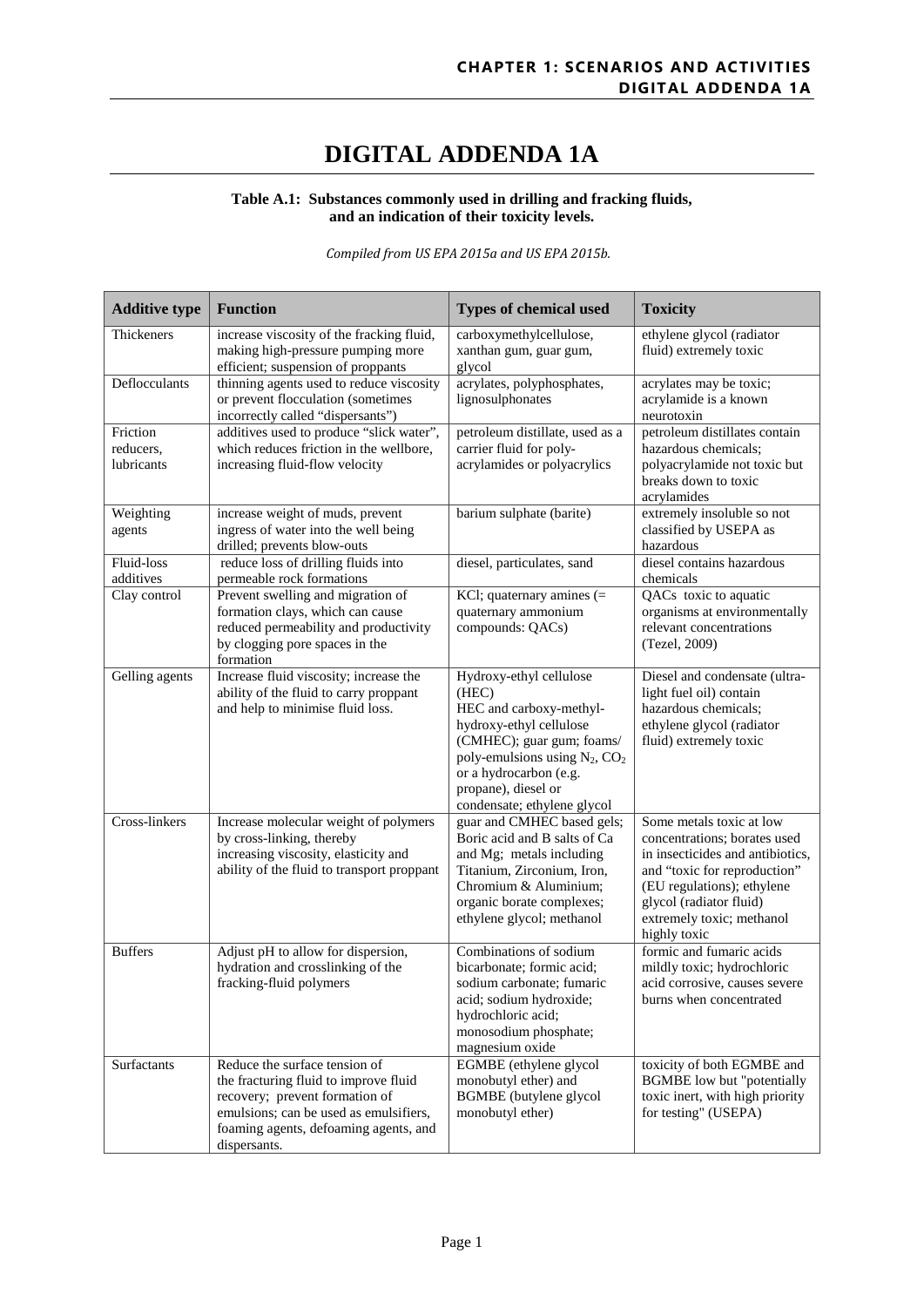## **CHAPTER 1: SCENARIOS AND ACTIVITIES DIGITAL ADDENDA 1A**

| <b>Additive type</b>                 | <b>Function</b>                                                                                                                                                                                                                   | <b>Types of chemical used</b>                                                                                                                                                                                                                       | <b>Toxicity</b>                                                                                                                                                                                                                                   |
|--------------------------------------|-----------------------------------------------------------------------------------------------------------------------------------------------------------------------------------------------------------------------------------|-----------------------------------------------------------------------------------------------------------------------------------------------------------------------------------------------------------------------------------------------------|---------------------------------------------------------------------------------------------------------------------------------------------------------------------------------------------------------------------------------------------------|
| Viscosity<br>stabilisers             | Stabilise the fluid at high temperatures                                                                                                                                                                                          | methanol (used at 5 to 10% of<br>the fluid volume) and sodium<br>thiosulfate                                                                                                                                                                        | methanol highly toxic                                                                                                                                                                                                                             |
| Scale inhibitors                     | Prevent scale deposits in pipes                                                                                                                                                                                                   | sodium polycarboxylates<br>including co-polymers of<br>acrylamide and sodium<br>acrylate; phosphonic acid<br>salts                                                                                                                                  | acrylates may be toxic;<br>acrylamide is a known<br>neurotoxin                                                                                                                                                                                    |
| Acids                                | Restore permeability lost as a result of<br>the drilling process or initiate<br>fracturing, achieve greater fracture<br>penetration, and reduce clogging of the<br>pore spaces and fractures by dissolving<br>minerals and clays. | hydrochloric acid<br>(concentrations up to 15%)<br>and hydrofluoric acid                                                                                                                                                                            | both acids corrosive, cause<br>severe burns when<br>concentrated                                                                                                                                                                                  |
| <b>Biocides</b>                      | Minimise decomposition of gelling<br>polymers by aerobic bacteria; prevent<br>anaerobic sulphate-reducing bacteria,<br>which can "sour" a well and produce<br>corrosive hydrogen sulphide gas                                     | quaternary amines, amides<br>and aldehydes $(=$ quaternary<br>ammonium compounds:<br>QACs); glutaraldehyde;<br>chloro-phenates [=<br>chlorophenols?];<br>isothiazolinone; ozone;<br>chlorine as hypochlorous<br>acid, chlorine dioxide; UV<br>light | Biocides are by their nature<br>toxic: QACs (Tezel, 2009)<br>and isothiazolinone toxic to<br>aquatic organisms at<br>environmentally relevant<br>concentrations:<br>glutaraldehyde (similar to<br>formaldehyde) and<br>chlorophenols highly toxic |
| (Gel) breakers                       | Reduce viscosity and facilitate<br>blowback of fluid after fracking                                                                                                                                                               | oxidisers: ammonium<br>persulfate, sodium persulfate;<br>calcium and magnesium<br>peroxides; acids: acetic or<br>hydrochloric acid; enzymes:<br>hemicellulase, cellulase,<br>amylase and pectinase                                                  | Persulphates irritants and<br>toxic; peroxides unstable and<br>sometimes explosive;<br>hydrochloric acid corrosive,<br>cause severe burns when<br>concentrated                                                                                    |
| Corrosion<br>inhibitors              | Protect iron and steel equipment and<br>well-bore components from corrosive<br>acids                                                                                                                                              | e.g. N,n-dimethyl formamide                                                                                                                                                                                                                         | N,n-dimethyl formamide a<br>hazardous chemical; thought<br>to cause birth defects                                                                                                                                                                 |
| Radioactive<br>tracers               | Show the injection profile and locations<br>of fractures                                                                                                                                                                          | Antimony-124, argon-41,<br>cobalt-60, iodine-131,<br>iridium-192, lanthanum-140,<br>manganese-56, scandium-46,<br>sodium-24, silver-110m,<br>technetium-99m, xenon-133                                                                              | Radioactive tracers pose<br>negligible risk to the public<br>when handled, transported,<br>stored and used according to<br>appropriate guidelines.                                                                                                |
| Scale<br>inhibitors, iron<br>control | Increase the solubility of metals,<br>particularly iron, so controlling rust,<br>sludges, and mineral scales                                                                                                                      | citric and acetic acids;<br>ethylene glycol                                                                                                                                                                                                         | ethylene glycol (radiator<br>fluid) extremely toxic                                                                                                                                                                                               |
| Oxygen<br>scavengers                 | Control rust by removing oxygen from<br>the fluid                                                                                                                                                                                 | ammonium bisulphite                                                                                                                                                                                                                                 | ammonium bisulphite<br>"hazardous to health"                                                                                                                                                                                                      |
|                                      |                                                                                                                                                                                                                                   | volatile organic compounds<br>(VOCs) such as benzene,<br>toluene, ethylbenzene and<br>xylene - (BTEX compounds)                                                                                                                                     | effects on CNS;<br>human carcinogens                                                                                                                                                                                                              |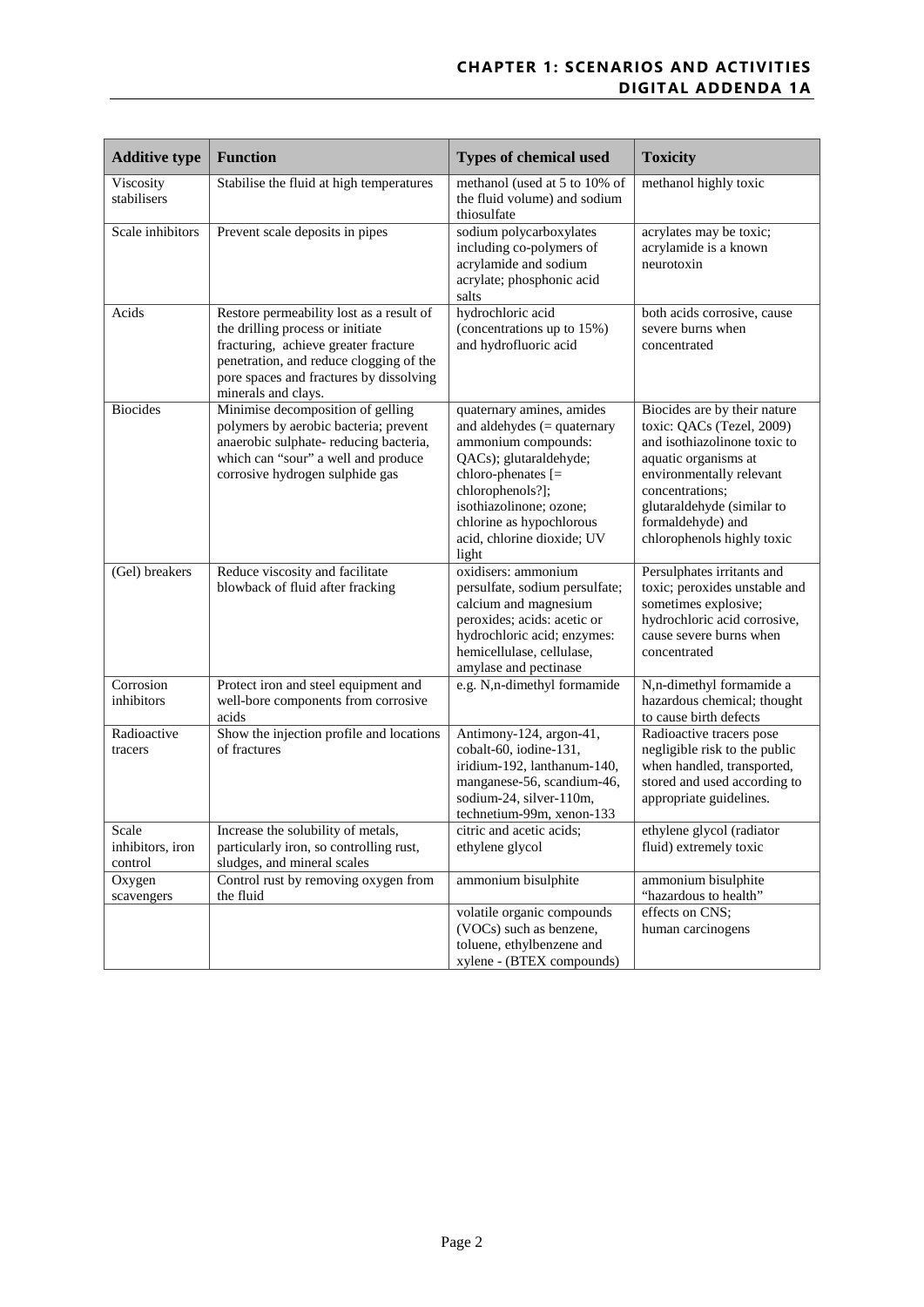**Table A.2: Chemicals that may not be added to fracking fluids in South Africa (DMR 2015).**

*NOTE that the heading of the list refers to "chemicals regulated under Safe Drinking Water Act ...", but this seems to be an Australian Act (there is no such Act in South Africa, where drinking water is regulated under SANAS 421).*

| 1- Methylnaphthalene                                                                                      |
|-----------------------------------------------------------------------------------------------------------|
| 2- Butanone                                                                                               |
| 2- Hexanone                                                                                               |
| 2- Methylnaphthalene                                                                                      |
| 2- Methylphenol                                                                                           |
| 2- Pyrrolidone                                                                                            |
| 3- Methylphenol                                                                                           |
| 4- Methylphenol                                                                                           |
| 4- Methylphenol                                                                                           |
| Acetaldehyde                                                                                              |
| Acetone                                                                                                   |
| Acetonitrile                                                                                              |
| Acetophenone                                                                                              |
| Acrylamide                                                                                                |
| Aniline                                                                                                   |
| Benzene                                                                                                   |
| Benzidine                                                                                                 |
| Benzyl chloride                                                                                           |
| Bromomethane                                                                                              |
| Chloroethane                                                                                              |
| Copper                                                                                                    |
| Cumene (isopropylbenzene)                                                                                 |
| Di (2- [Incomplete name - might be able to identify the substance by searching for CAS no. 117-82-7<br>at |
| https://www.cas.org/content/chemical-substances]*                                                         |
| Diesel                                                                                                    |
| Diethanolamine (2,2-iminodiethanol)                                                                       |
| Dimethyl formamide                                                                                        |
| Ethylbenzene                                                                                              |
| Ethylene glycol                                                                                           |
| Ethylene oxide                                                                                            |
| Formaldehyde                                                                                              |
| Hydrogen chloride [hydrochloric acid]                                                                     |
| Hydrogen fluoride (hydrofluoric acid)                                                                     |
| Isophorone                                                                                                |